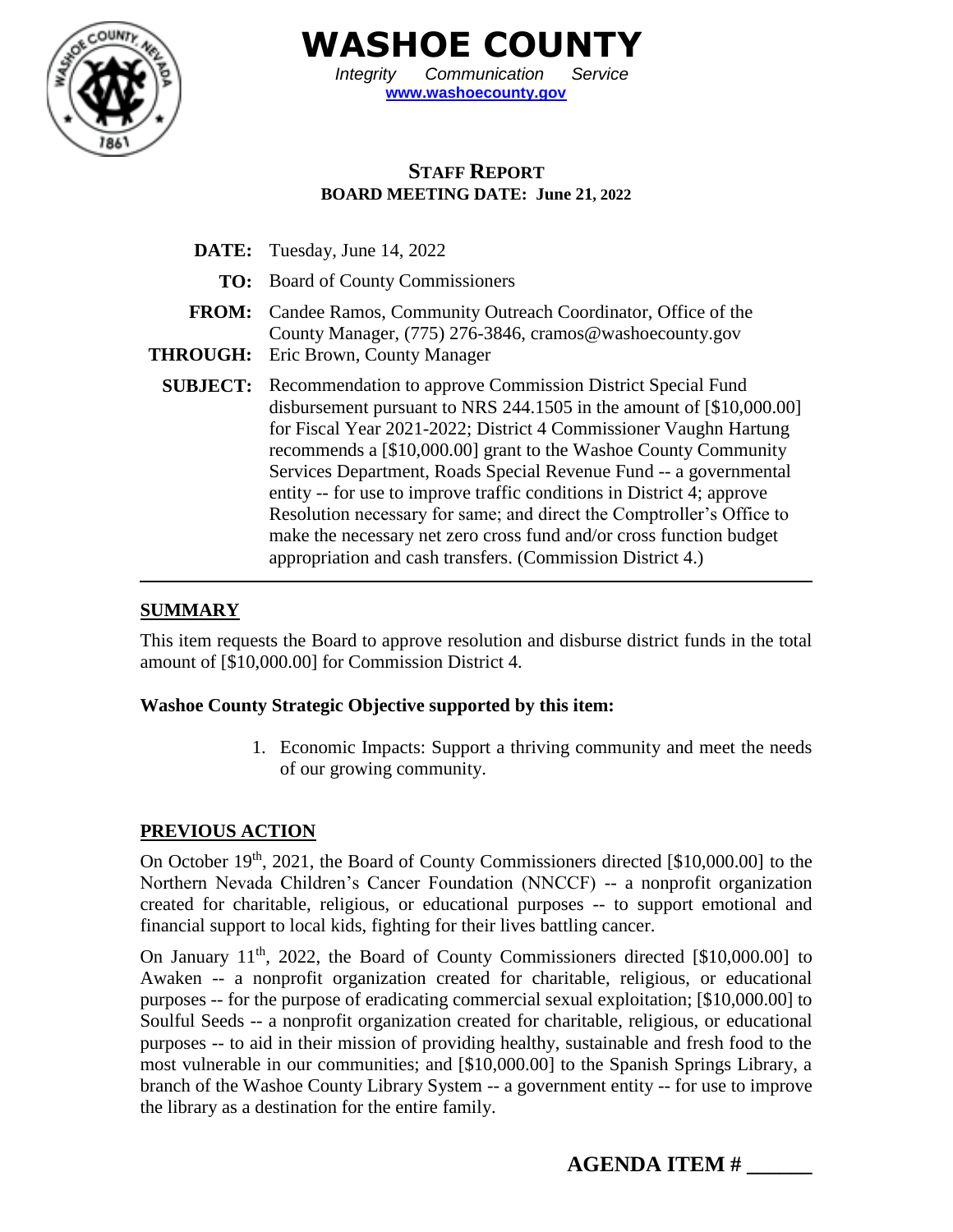On February  $08<sup>th</sup>$ , 2022, the Board of County Commissioners directed [\$5,000.00] to Truckee Meadows Fire Protection District -- a government entity-- for its Ash Can program to reduce fire risk in Washoe County.

On February  $22<sup>nd</sup>$ ,  $2022$ , the Board of County Commissioners directed [\$5,000.00] to Washoe County School District, Spanish Springs High School -- a government entity -- for the purpose of supporting the Spanish Springs High School JROTC Cougars Battalion.

On March 22<sup>nd</sup>, 2022, the Board of County Commissioners directed [\$5,000.00] to Our Story, Inc. -- a nonprofit organization created for charitable, religious, or educational purposes -- to support organizational capacity, advance on-going preservation, increase leadership personnel/activity, docent training (programming and interpretation), and marketing surrounding the creation of Northern Nevada African American Firefighter Museum.

On April  $19<sup>th</sup>$ , 2022, the Board of County Commissioners directed a [\$5,000.00] grant to Donor Network West -- a nonprofit organization created for charitable, religious, or educational purposes -- for the purpose of supporting the organization's efforts to educate the northern Nevada community about organ, eye and tissue donation to encourage registering as a donor; and a [\$5,000.00] grant to Nevada Donor Network Foundation -- a nonprofit organization created for charitable, religious, or educational purposes -- to support the capital campaign that will bring a transplant center to Northern Nevada.

On May 24th, 2022, the Board of County Commissioners directed a [\$5,000.00] grant to Urban Roots -- a non-profit organization created for religious, charitable or educational purposes -- to support the program's efforts to connect community members to the food they eat through garden-based educational programming; and a [\$10,000.00] grant to the James D. Hoff Peace Officer Memorial -- a nonprofit organization created for charitable, religious, or educational purposes -- to aid in the maintenance of the James D. Hoff Peace Officer Memorial site featuring names of fallen police officers, support ongoing efforts to enshrine and memorialize fallen officers, and conduct annual memorial ceremonies.

## **BACKGROUND**

Modification of guidelines and adoption of resolution for County Commission District Special Funding on February 10, 2015 created Commission District Special Funds for each Commission District. On May 18, 2021 the Board of County Commissioners approved the 2021-2022 fiscal year budget with special district funds allocated per Commission District in the amount of \$100,000. The monies appropriated are to support needs for all Washoe County residents.

Funds appropriated through the Commission District Special Funds must provide substantial benefit to the inhabitants of the County. The recipient must be a non-profit organization, created for religious, charitable or educational purposes, or a government entity. Funds shall not provide any personal or private benefit for the Commissioners, directly or indirectly benefit any campaign efforts by a commissioner, violate Ethics in Government law, or be used to purchase tickets to special events.

Commissioner Hartung has elected to support the following organization in fiscal year 2021-2022: